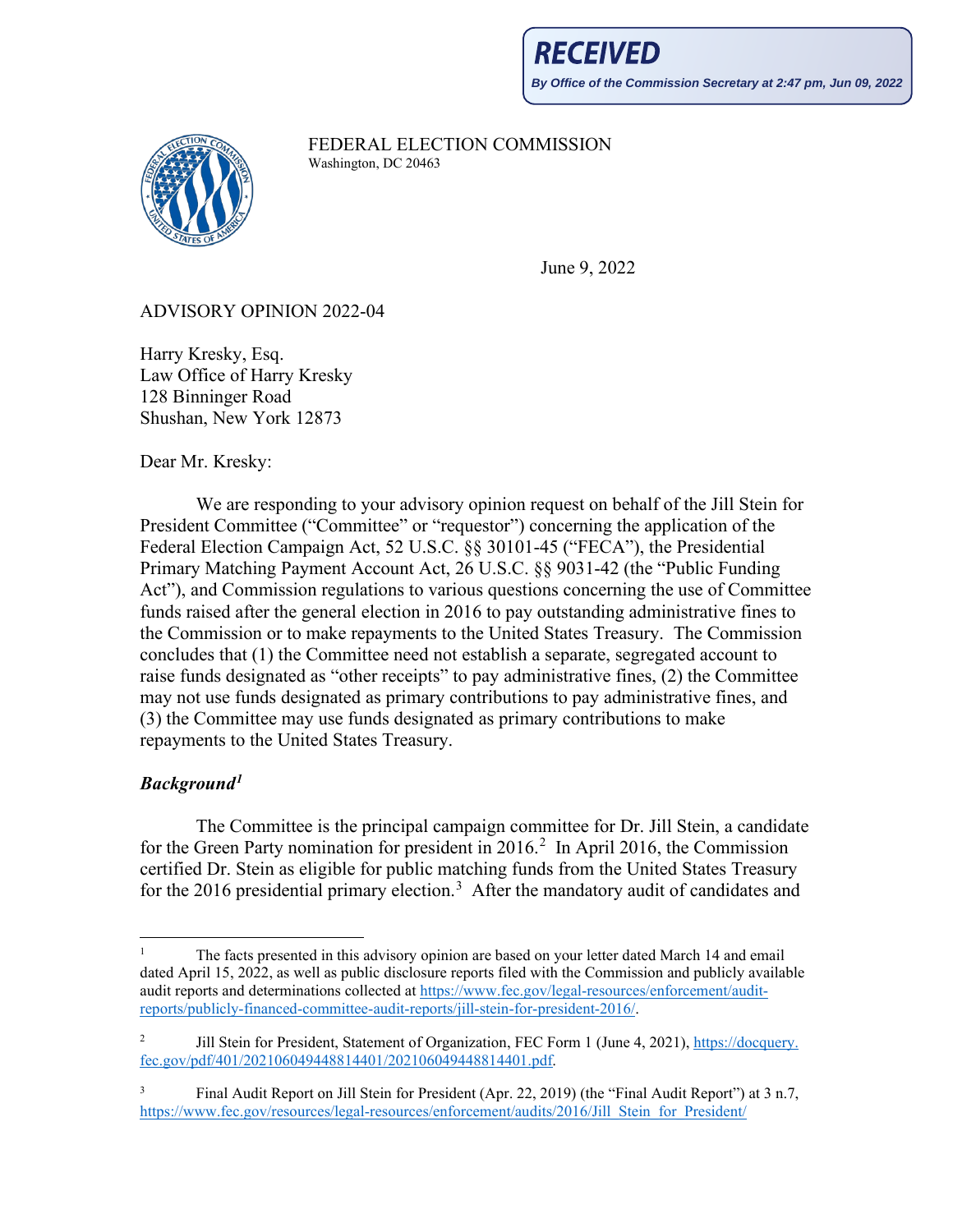AO 2022-04 Page 2

committees receiving public funds for that election, the Commission determined that Dr. Stein and the Committee must repay \$175,272 to the United States Treasury.<sup>[4](#page-1-0)</sup> Dr. Stein and the Committee have challenged this determination in the United States Court of Appeals for the D.C. Circuit,<sup>[5](#page-1-1)</sup> and that litigation is pending.<sup>[6](#page-1-2)</sup> In addition to the repayment determination, the Commission has assessed several administrative fines for the late filing of certain Committee disclosure reports.<sup>[7](#page-1-3)</sup>

The Committee's most recent report filed with the Commission shows cash on hand of \$39,195.95, $8$  which the Committee explains is housed in a bank account at the Summit Credit Union in Madison, Wisconsin.<sup>[9](#page-1-5)</sup> Although the funds in this account were solicited and accepted after the 2016 general election, the Committee designated them as either (1) "primary contributions" raised "to pay for current legal and administrative costs," or (2) "other receipts" raised to pay administrative fines. According to the request, these funds comply with the Act's source restrictions, amount limitations, and reporting requirements. Further, the Committee states that the funds designated as "other receipts" were raised and reported pursuant to Advisory Opinion 2016-16 (Gary Johnson 2012) at 5 (addressing the reporting of funds raised by a publicly funded committee to pay civil penalties).

The Summit Credit Union account is the Committee's sole active account and contains only funds received by the Committee after the 2016 general election and does not contain any funds transferred from any predecessor account held by the Committee.<sup>10</sup> Although the Committee has already raised contributions and designated them as "other receipts" to pay administrative fines, the Committee is continuing to raise funds and seeks an advisory opinion "as to whether this procedure is satisfactory for the payment of outstanding administrative fines, or if a separate segregated account should be established to receive contributions intended for the payment of these fines."<sup>[11](#page-1-7)</sup>

[JillStein\\_FARC\\_2016.pdf.](https://www.fec.gov/resources/legal-resources/enforcement/audits/2016/Jill_Stein_for_President/JillStein_FARC_2016.pdf) The period during which Dr. Stein was eligible for matching funds ended on August 6, 2016. *Id*. Dr. Stein did not receive public funds for the 2016 general election.

<span id="page-1-0"></span><sup>4</sup> Repayment Determination After Administrative Review (Sept. 30, 2021), https://www.fec.gov/resources/cms-content/documents/JillStein\_SOR\_Repayment\_Determination After Administrative Review 2016.pdf.

<span id="page-1-1"></span><sup>5</sup> *Stein v. FEC*, No. 21-1213 (D.C. Cir. Oct. 29, 2021) (Petition for Review of Agency Action), https://www.fec.gov/resources/cms-content/documents/stein\_pet\_for\_rev\_of\_action\_10-29-2021.pdf.

<span id="page-1-2"></span><sup>6</sup> Documents related to the litigation may be found a[t https://www.fec.gov/legal-resources/court](https://www.fec.gov/legal-resources/court-cases/stein-v-fec-21-1213/)[cases/stein-v-fec-21-1213/.](https://www.fec.gov/legal-resources/court-cases/stein-v-fec-21-1213/)

<span id="page-1-3"></span><sup>7</sup> *See* Advisory Opinion Request ("AOR") at AOR001 (listing administrative fines).

<span id="page-1-4"></span><sup>8</sup> Report of Receipts and Disbursements, FEC Form 3P (Apr. 13, 2022) at 2[, https://docquery.fec.](https://docquery.fec.gov/pdf/874/202204139496093874/202204139496093874.pdf) [gov/pdf/874/202204139496093874/202204139496093874.pdf.](https://docquery.fec.gov/pdf/874/202204139496093874/202204139496093874.pdf) 

<span id="page-1-5"></span><sup>9</sup> AOR002.

<span id="page-1-6"></span><sup>10</sup> *Id*.

<span id="page-1-7"></span><sup>&</sup>lt;sup>11</sup> AOR001.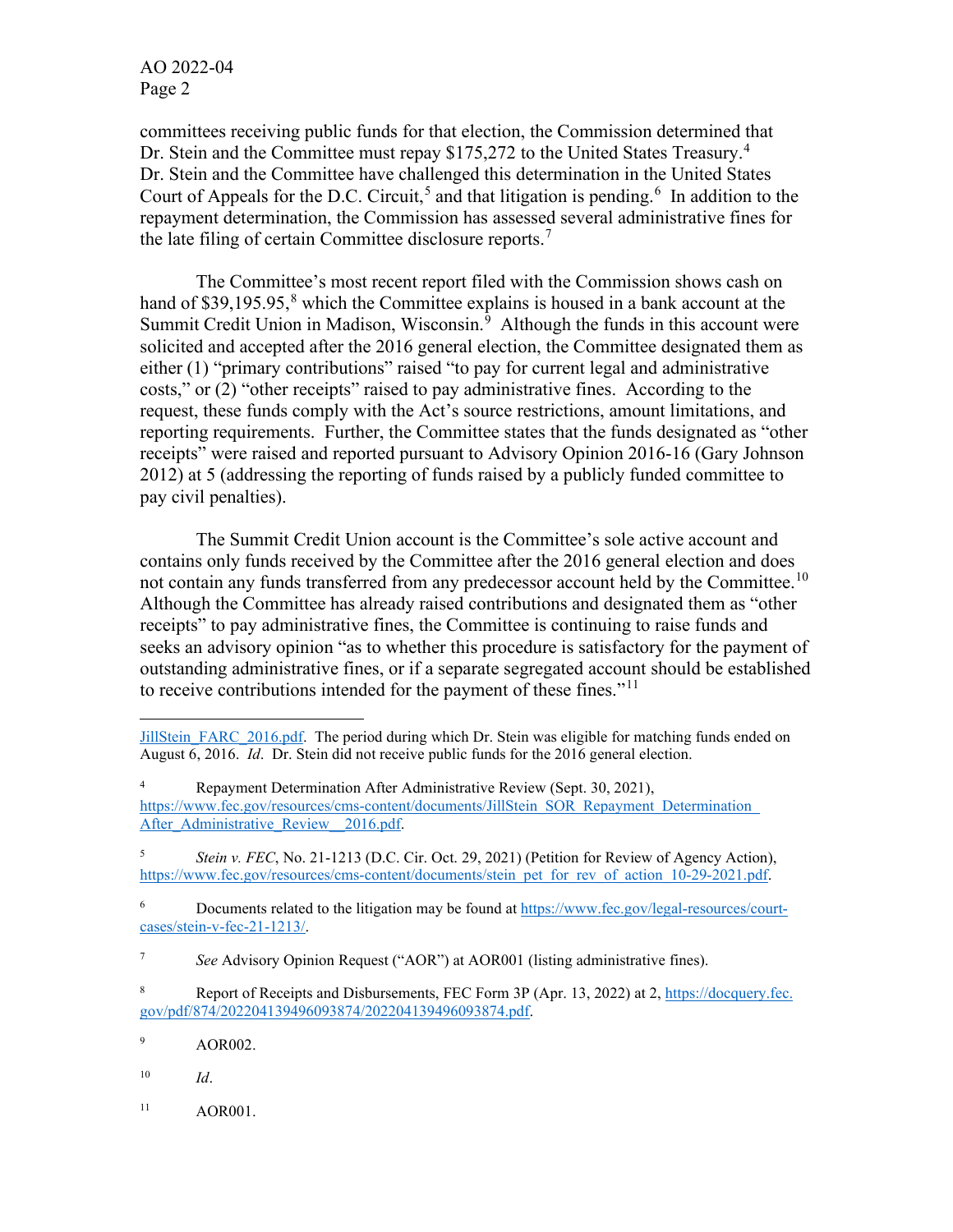AO 2022-04 Page 3

#### *Questions Presented*

*1. Is the Committee required to establish a separate, segregated bank account to receive funds designated as "other receipts" for the payment of administrative fines?*

*2. May funds designated as primary contributions be used to pay administrative fines?*

*3. May funds designated as primary contributions be used to make repayments to the United States Treasury if the Committee's legal challenge to the repayment determination is unsuccessful?*

### *Legal Analysis*

*1. Is the Committee required to establish a separate, segregated bank account to receive funds designated as "other receipts" for the payment of administrative fines?*

The Committee is not required to establish a separate, segregated bank account to receive funds designated as "other receipts" for the payment of administrative fines.

As a condition of receiving public funds under the Public Funding Act, a candidate must agree that the "candidate and the candidate's authorized committee(s) will pay any civil penalties included in a conciliation agreement or otherwise imposed" under the Act.<sup>12</sup> But civil penalties, which include administrative fines, may not be paid from "contributions or matching payments" that the committee received for its publicly financed primary campaign.<sup>13</sup> The funds received by a publicly funded committee to pay civil penalties are "subject to the prohibitions of the Act" and "shall be reported in accordance with 11 CFR part 104."[14](#page-2-2) Applying that regulation, the Commission, in Advisory Opinion 2016-16 (Gary Johnson 2012) at 5, explained that a committee that received primary election public matching funds may raise funds outside of the Act's amount limitations to pay civil penalties, as long as they are received from permissible sources and reported as "other receipts" in its regular disclosure reports.

Here, in accordance with Advisory Opinion 2016-16 (Gary Johnson 2012), the Committee has raised funds to pay administrative fines and reported them as "other receipts" on disclosure reports. Nothing in the Act, the Public Funding Act, or the Commission's regulations require establishing a separate, segregated account for "other

<span id="page-2-2"></span><sup>14</sup> *See id*.

<span id="page-2-0"></span> $12 \t11 \tC.F.R. \t§ 9033.1(b)(11).$ 

<span id="page-2-1"></span><sup>13</sup> *Id.* § 9034.4(b)(4).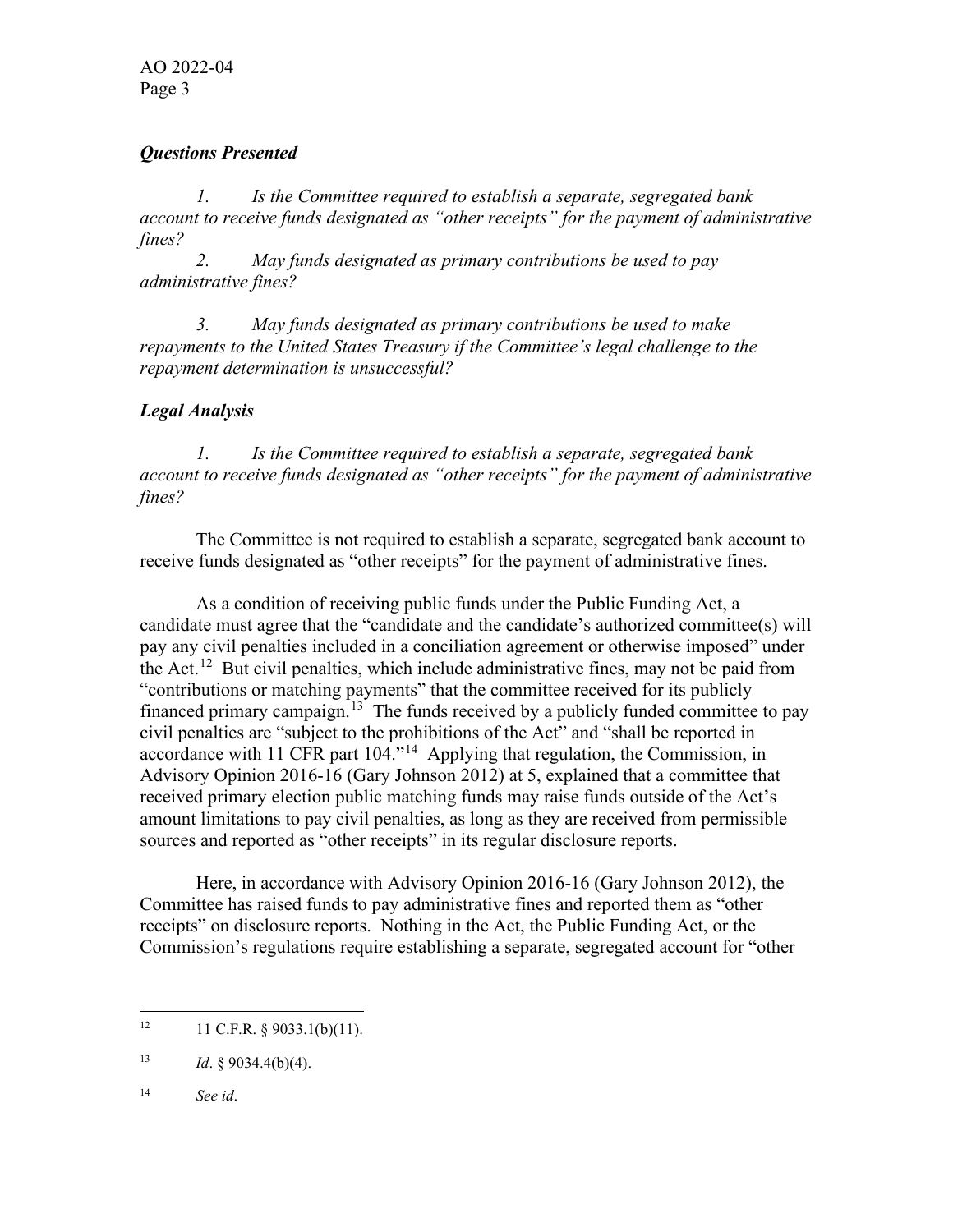receipts."[15](#page-3-0) Therefore, the Committee is not required to establish a separate, segregated fund for "other receipts" raised to pay administrative fines.

## *2. May funds designated as primary contributions be used to pay administrative fines?*

No, funds the Committee designated as primary contributions may not be used to pay administrative fines.

 As discussed above, civil penalties (including administrative fines) may not be paid from "contributions or matching payments" that the committee received for its publicly financed primary campaign.<sup>[16](#page-3-1)</sup> Here, although you state that the Committee's sole, active account contains only funds received after the 2016 general election and does not contain any funds transferred from any predecessor account held by the Committee, you nevertheless maintain that these funds were designated as primary election contributions. We note that for a committee to receive primary election contributions after a primary election, it must have net debts outstanding from the primary election on the date received.<sup>[17](#page-3-2)</sup> Nevertheless, accepting your representations as true for the purposes of this opinion both that these contributions were designated as primary election contributions and that the Committee had sufficient net primary debts outstanding to permit it to receive post-primary contributions designated for the primary election,  $^{18}$  $^{18}$  $^{18}$  such primary election contributions may not be used to pay administrative fines.

<span id="page-3-2"></span> $17 \t11 \tC.F.R. \t§ 110.1(b)(3).$ 

<span id="page-3-0"></span><sup>&</sup>lt;sup>15</sup> In the context of making repayment determinations, private primary contributions and public funds are, as a matter of law, considered a "commingled pool of federal and private monies." *Kennedy for President Comm. v. FEC*, 734 F.2d 1558, 1564 (D.C. Cir. 1984); *see* Public Financing of Presidential Primary and General Election, 56 Fed. Reg. 35,898, 35,905 (July 29, 1991) (explaining that "all funds in a publicly funded committee's accounts are considered to be commingled"). On the other hand, "other receipts" raised to pay for civil penalties are "not considered contributions or expenditures." 11 C.F.R. § 9034.4(b)(4). If the Committee chooses not to create a separate, segregated account for "other receipts" used to pay administrative fines, it is reminded to use a reasonable accounting method to ensure proper identification of "other receipts" as opposed to private contributions or public funds. *See id.* § 102.9(a).

<span id="page-3-1"></span><sup>&</sup>lt;sup>16</sup> *Id.* § 9034.4(b)(4). As discussed above, the "other receipts" received by the Committee are consistent with Advisory Opinion 2016-16 (Gary Johnson 2012) may be used to pay the administrative fines.

<span id="page-3-3"></span><sup>&</sup>lt;sup>18</sup> You state that the funds designated as primary contributions were raised to pay for "current legal" and administrative costs," which the Commission assumes only includes funds raised to pay net debts outstanding for the 2016 primary election. The Commission notes that "net debts outstanding" includes a limited range of legal and administrative costs under the definition of "net debts outstanding," which is "debts and obligations incurred with respect to a specific election." 11 C.F.R.  $\S$  110.1(b)(3)(ii). These debts and obligations include repayments to the United States Treasury for a particular election, *see* Advisory Opinion 2016-16 (Gary Johnson 2012) (explaining that funds raised to make repayments to the United States treasury are "akin to funds raised for debt repayment"), as well as "administrative costs associated with winding down the campaign," *id*. § 110.1(b)(3)(ii).